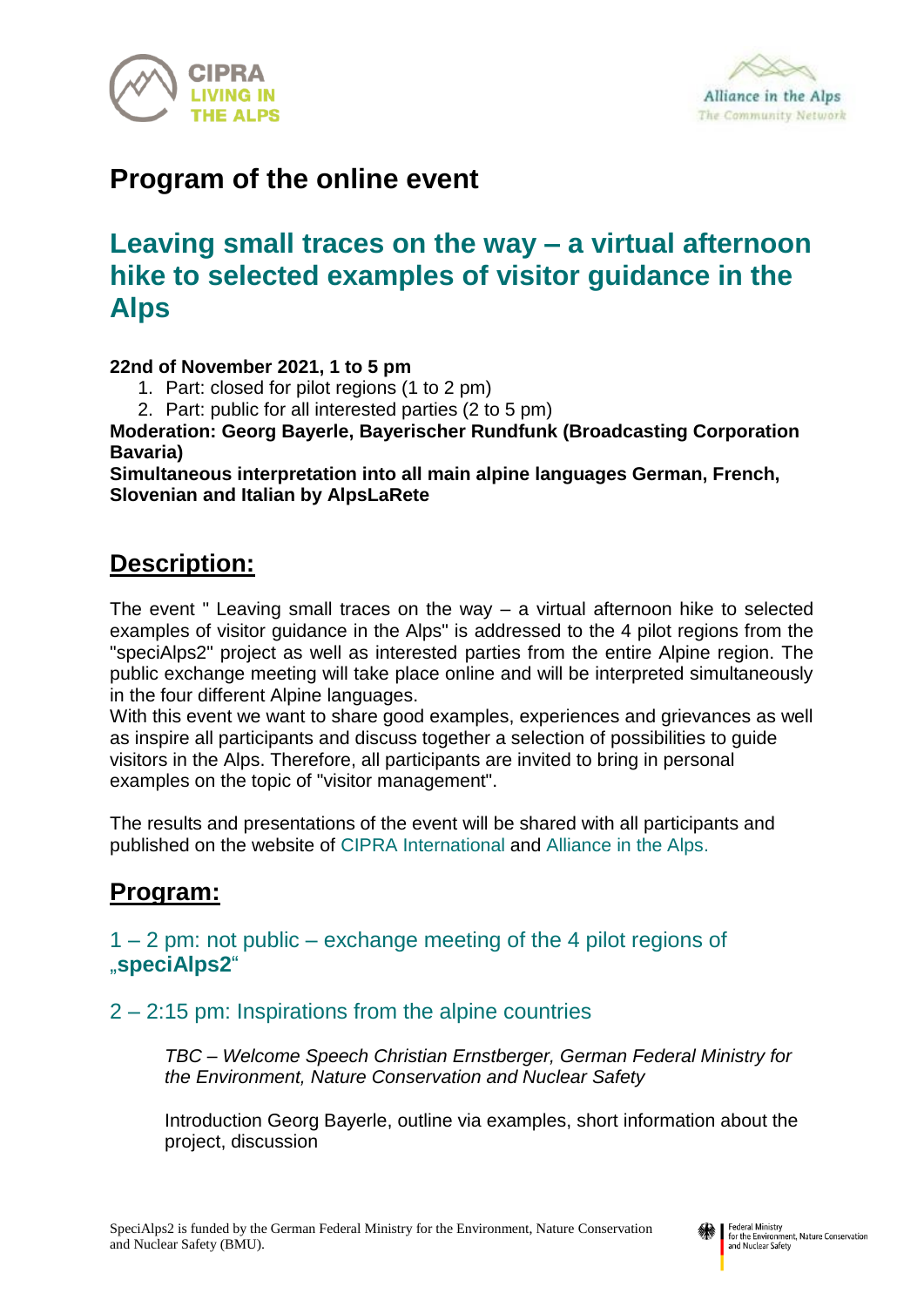



## 2:15 – 2:30 pm: Short input Ivan Mitrevski – Comic Wolf (Bela), SL

- Input maximum 10 minutes, questions can be asked afterwards
- Contribution of the comic to visitor quidance?
- Who are the recipients? How is the comic being received?

### $2:30 - 3:30$  pm: Panel discussion "On the move to the natural space"

#### **Input maximum 5 minutes each, followed by discussion**

- **Klaus Messner, Villnösstal Tourism, IT** Parking management (mobility concepts), "Instagram-Trail"
- **Giovanni Vassena, Alpine Pearl Moena, IT**
- **Viljam Kvalič/ Suzana Konec, Soča-Valley, SL** Kayaking licences for sale in advance, proceeds fund boat access sites: <https://dovolilnice.dolina-soce.si/>
- *TBC - Further example from France*

#### Key questions

- What can the destination/nature parc do to motivate not only the daily visitors who live further away to travel by public transport, but also the locals who live only a few kilometres away from the car parky and still travel by car?
- From a scientifical point of view (universities), how can a change of mindset be achieved among people to switzch to public transport? Are there psychological approaches to this? E.g. nudging
- How can the last mile be addressed? Who can help the destinations/nature parks/communities to implement ideas?
- Who has which role in visitor management in protected areas/destinations? Who takes care of what? Who initiates the measures? Who makes the final decisions?
- What can an individual do? How to initiate networking and keep it alive?
- What is the role of science or universities?

### 3:30 – 3:45 pm: Break